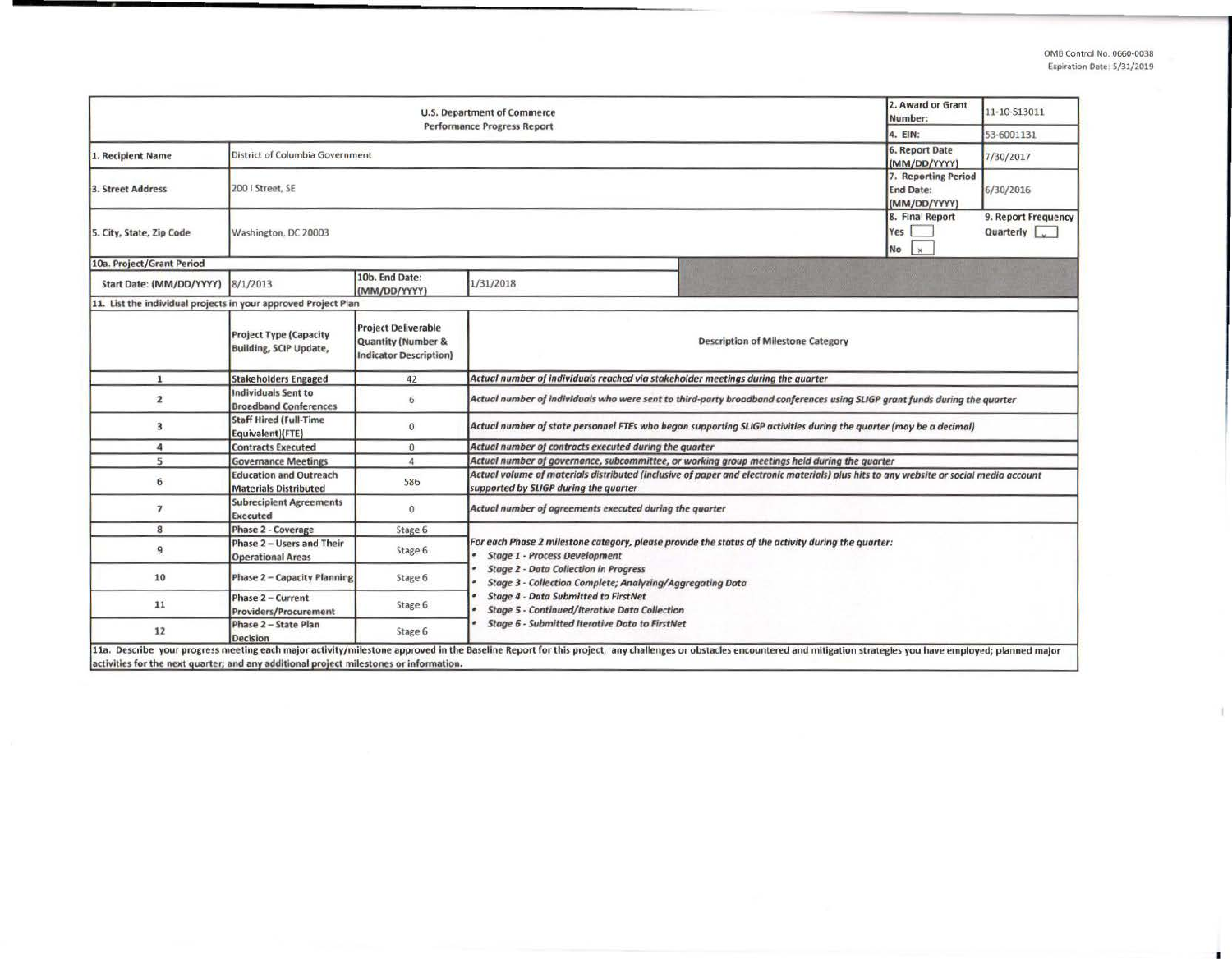Stakeholders Engaged - The SPOC provided updates at monthly Interoperable Communications Committee (ICC) meetings. Outreach continued for District agencies that had participated in the first round of consultation and data collection and any other agencies identified as users through ICC engagement to an average 10 attendees per meeting. The SLIGP team conducted phone consultations with the Executive Office of the Mayor Office of Federal and Regional Affairs and OCTO legal counsel (3), the OCTO CISO (2), Office of Unified Communications (2), Homeland Security Emergency Management Agency/SWIC (1), Fire and EMS (2), and Metropolitan Police Department (2) over the quarter in coordinating readiness to review the First Net state plan.

Broadband Conferences - The SPOC attended a SPOC/SWIC state reps only meeting sponsored by the Virginia SPOC office 4/12. The SPOC and several representatives from OUC attended the APCO Public Safety Broadband Summit in Washington, DC, 5/16-17. The SPOC attended a follow up SPOC/state reps only meeting 6/7. The SPOC and OUC team member attended the FirstNet State Plan Kickoff meeting, June 7-8.

Governance Meetings - The SPOC and staff briefed public safety at monthly Interoperability Communications Committee meetings 4/20, 5/18, and 6/20. The CTO briefed the Office of the City Administrator (CA) and the Deputy Mayor for Public Safety & Justice regarding state plan review for stakeholder agencies, the CA, and Deputy Mayor conducted in early July.

Education and Outreach - The SPOC attended the FirstNet/AT&T SPOC Webinar on 4/4 and shared information with stakeholders. The SPOC forwarded weekly updates and other news and briefing information from FirstNet webinars to 400 stakeholders total over the quarter - including information about the announcement, contract, introductory planning, and state plan review guidance package. Website traffic: 161 hits on public websites (not including intranet site available to District government stakeholders). The SPOC provided briefing materials to 25 ICC members on state plan evaluation process and timelines, circulated state plan evaluation process presen and provided contents of the meeting online. Total outreach materials/instances: 586.

Phase 2 activities - We are in Stage 6 activities.

NA

11b. If the project team anticipates requesting any changes to the approved Baseline Report in the next quarter, describe those below. Note that any substantive changes to the Baseline Report must be approved by the Department of Commerce before implementation.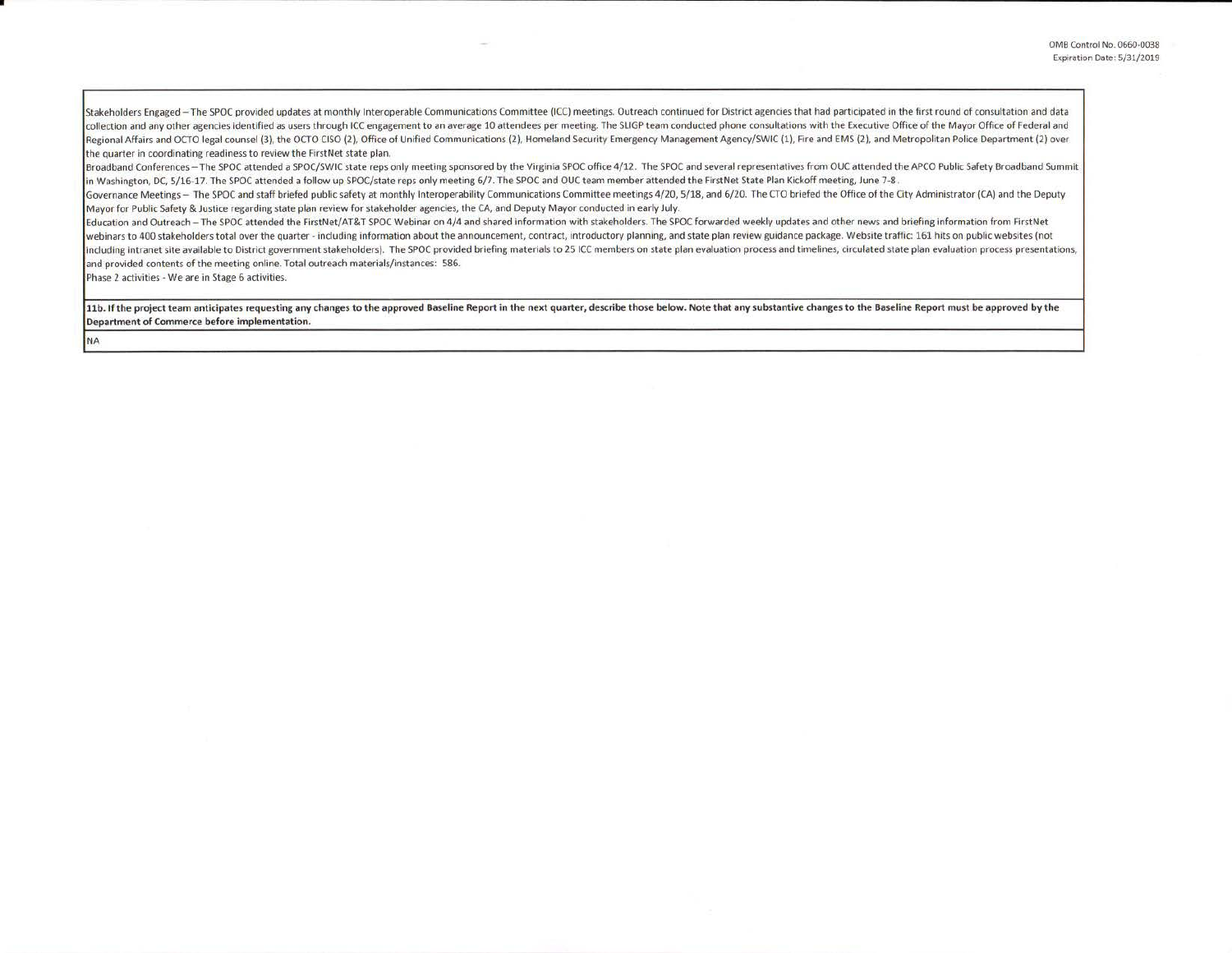| 11c. Provide any other information that would be useful to NTIA as it assesses this project's progress.                                                                                                                                                                                                                                                                                                      |                                                                                 |                                                                                                                                                                            |                  |                                                                             |                 |                   |                 |                            |                                                 |  |
|--------------------------------------------------------------------------------------------------------------------------------------------------------------------------------------------------------------------------------------------------------------------------------------------------------------------------------------------------------------------------------------------------------------|---------------------------------------------------------------------------------|----------------------------------------------------------------------------------------------------------------------------------------------------------------------------|------------------|-----------------------------------------------------------------------------|-----------------|-------------------|-----------------|----------------------------|-------------------------------------------------|--|
| The SPOC attended FirstNet SPOC Webinars 4/4 on the AT&T partnership and 5/1 on the FirstNet state plan package.                                                                                                                                                                                                                                                                                             |                                                                                 |                                                                                                                                                                            |                  |                                                                             |                 |                   |                 |                            |                                                 |  |
| The SPOC and team members met with FirstNet and AT&T to review the FirstNet state plan guidance package in an introductory meeting 5/16. SPOC, team members, OCTO engineering, and OCTO executive leadership met with<br>AT&T and FirstNet for a technical discussion 6/2. SPOC, team members, OCTO leadership, and OUC, HSEMA (SWIC) and FEMS met with AT&T and FirstNet in state plan review meeting 6/27. |                                                                                 |                                                                                                                                                                            |                  |                                                                             |                 |                   |                 |                            |                                                 |  |
| The SPOC coordinated with agency counsel to conduct legal review of FirstNet State Plan portal Terms and Conditions.                                                                                                                                                                                                                                                                                         |                                                                                 |                                                                                                                                                                            |                  |                                                                             |                 |                   |                 |                            |                                                 |  |
| The District SWIC is leading District participation in the DHS OEC pilot program for developing updated Enhanced Statewide Communications Interoperability Plans (eSCIP) - SPOC team member attended eSCIP planning calls as                                                                                                                                                                                 |                                                                                 |                                                                                                                                                                            |                  |                                                                             |                 |                   |                 |                            |                                                 |  |
| District involvement in the NPSBN will be an integral part of the eSCIP.                                                                                                                                                                                                                                                                                                                                     |                                                                                 |                                                                                                                                                                            |                  |                                                                             |                 |                   |                 |                            |                                                 |  |
| The District finalized and implemented its NPSBN state plan evaluation matrix/plan that guides subject matter experts, public safety stakeholders, and executive leadership to analyze, comment on, and evaluate the many                                                                                                                                                                                    |                                                                                 |                                                                                                                                                                            |                  |                                                                             |                 |                   |                 |                            |                                                 |  |
| components of the FirstNet/vendor draft state plan.                                                                                                                                                                                                                                                                                                                                                          |                                                                                 |                                                                                                                                                                            |                  |                                                                             |                 |                   |                 |                            |                                                 |  |
| The SPOC continued to discuss with other states both in the region and nationally. The SPOC attended and presented at a PSBN meeting in Virginia for SPOCs and SWICs in April and the follow up discussion 6/7.                                                                                                                                                                                              |                                                                                 |                                                                                                                                                                            |                  |                                                                             |                 |                   |                 |                            |                                                 |  |
| The SPOC attended a NPSTC Public Safety IoT working group meeting 5/4 with a presentation from Bill Schrier of FirstNet on the IoT ecosystem for public safety and the role of FirstNet in that to facilitate better informati                                                                                                                                                                               |                                                                                 |                                                                                                                                                                            |                  |                                                                             |                 |                   |                 |                            |                                                 |  |
| and availability of data to responders amd support.                                                                                                                                                                                                                                                                                                                                                          |                                                                                 |                                                                                                                                                                            |                  |                                                                             |                 |                   |                 |                            |                                                 |  |
| The SPOC continued to brief the DC ICC on a monthly basis. The CTO briefed District leadership regarding the FirstNet announcement, state plan release, and state plan review.                                                                                                                                                                                                                               |                                                                                 |                                                                                                                                                                            |                  |                                                                             |                 |                   |                 |                            |                                                 |  |
| The SPOC submitted quarterly PPR 4/29 and District financial team submitted quarterly FFR in mid-April. Participated in the NTIA SLIGP funds update call 5/30 and the quarterly call 5/31.                                                                                                                                                                                                                   |                                                                                 |                                                                                                                                                                            |                  |                                                                             |                 |                   |                 |                            |                                                 |  |
|                                                                                                                                                                                                                                                                                                                                                                                                              |                                                                                 |                                                                                                                                                                            |                  |                                                                             |                 |                   |                 |                            |                                                 |  |
|                                                                                                                                                                                                                                                                                                                                                                                                              |                                                                                 |                                                                                                                                                                            |                  |                                                                             |                 |                   |                 |                            |                                                 |  |
| 11d. Describe any success stories or best practices you have identified. Please be as specific as possible.                                                                                                                                                                                                                                                                                                  |                                                                                 |                                                                                                                                                                            |                  |                                                                             |                 |                   |                 |                            |                                                 |  |
| The SPOC team developed a state plan evaluation spreadsheet based on the State Plan Template from the FirstNet RFP to help orient evaluators to content in the state plan. While this had to be adjusted given the actual cont                                                                                                                                                                               |                                                                                 |                                                                                                                                                                            |                  |                                                                             |                 |                   |                 |                            |                                                 |  |
| provided in the state plan, this allowed us to quickly give a comprehensive overview to reviewers of the state plan and guidance on how to proceed.                                                                                                                                                                                                                                                          |                                                                                 |                                                                                                                                                                            |                  |                                                                             |                 |                   |                 |                            |                                                 |  |
|                                                                                                                                                                                                                                                                                                                                                                                                              |                                                                                 |                                                                                                                                                                            |                  |                                                                             |                 |                   |                 |                            |                                                 |  |
| 12. Personnel                                                                                                                                                                                                                                                                                                                                                                                                |                                                                                 |                                                                                                                                                                            |                  |                                                                             |                 |                   |                 |                            |                                                 |  |
| 12a. If the project is not fully staffed, describe how any lack of staffing may impact the project's time line and when the project will be fully staffed.                                                                                                                                                                                                                                                   |                                                                                 |                                                                                                                                                                            |                  |                                                                             |                 |                   |                 |                            |                                                 |  |
|                                                                                                                                                                                                                                                                                                                                                                                                              |                                                                                 |                                                                                                                                                                            |                  |                                                                             |                 |                   |                 |                            |                                                 |  |
| <b>Job Title</b>                                                                                                                                                                                                                                                                                                                                                                                             | FTE%                                                                            | 12b. Staffing Table - Please include all staff that have contributed time to the project. Please do not remove individuals from this table.<br><b>Project (s) Assigned</b> |                  |                                                                             |                 |                   |                 |                            | Change                                          |  |
| <b>Project Manager</b>                                                                                                                                                                                                                                                                                                                                                                                       | 10                                                                              | Provide management of all aspects of project                                                                                                                               |                  |                                                                             |                 |                   |                 | No change                  |                                                 |  |
| Outreach Manager/Project                                                                                                                                                                                                                                                                                                                                                                                     |                                                                                 |                                                                                                                                                                            |                  |                                                                             |                 |                   |                 |                            |                                                 |  |
| Coordinator                                                                                                                                                                                                                                                                                                                                                                                                  | 12                                                                              | Provide management and coordination of all outreach activities                                                                                                             |                  |                                                                             |                 |                   | No change       |                            |                                                 |  |
| Legal/Regulatory Analyst                                                                                                                                                                                                                                                                                                                                                                                     | 10                                                                              |                                                                                                                                                                            |                  | Provide technical oversight, support, and management of all SLIGP acitivies |                 |                   |                 |                            | No change                                       |  |
|                                                                                                                                                                                                                                                                                                                                                                                                              |                                                                                 |                                                                                                                                                                            |                  |                                                                             |                 |                   |                 |                            |                                                 |  |
|                                                                                                                                                                                                                                                                                                                                                                                                              |                                                                                 | N/A                                                                                                                                                                        |                  |                                                                             |                 |                   |                 |                            | Outreach Mgr/<br>Project Coord. as of           |  |
|                                                                                                                                                                                                                                                                                                                                                                                                              |                                                                                 |                                                                                                                                                                            |                  |                                                                             |                 |                   |                 |                            |                                                 |  |
| <b>Outreach Manager</b>                                                                                                                                                                                                                                                                                                                                                                                      | $\mathbf{0}$                                                                    |                                                                                                                                                                            |                  |                                                                             |                 |                   |                 |                            | $\Omega$                                        |  |
|                                                                                                                                                                                                                                                                                                                                                                                                              |                                                                                 | N/A                                                                                                                                                                        |                  | Removed role as of<br><b>Q9</b>                                             |                 |                   |                 |                            |                                                 |  |
| SWIC                                                                                                                                                                                                                                                                                                                                                                                                         | $\bf{0}$                                                                        |                                                                                                                                                                            |                  |                                                                             |                 |                   |                 |                            |                                                 |  |
| Senior Administrative Assistant                                                                                                                                                                                                                                                                                                                                                                              | $\mathbf{0}$                                                                    | N/A                                                                                                                                                                        |                  |                                                                             |                 |                   |                 |                            | Removed role as of<br>O <sub>9</sub>            |  |
|                                                                                                                                                                                                                                                                                                                                                                                                              |                                                                                 |                                                                                                                                                                            |                  |                                                                             |                 |                   |                 |                            |                                                 |  |
| <b>Fechnical Lead</b>                                                                                                                                                                                                                                                                                                                                                                                        | $\Omega$                                                                        | N/A                                                                                                                                                                        |                  |                                                                             |                 |                   |                 |                            | Removed role as of<br>Q9                        |  |
| 13. Subcontracts (Vendors and/or Subrecipients)                                                                                                                                                                                                                                                                                                                                                              |                                                                                 |                                                                                                                                                                            |                  |                                                                             |                 |                   |                 |                            |                                                 |  |
| 13a. Subcontracts Table - Include all subcontractors. The totals from this table must equal the "Subcontracts Total" in Question 14f.                                                                                                                                                                                                                                                                        |                                                                                 |                                                                                                                                                                            |                  |                                                                             |                 |                   |                 |                            |                                                 |  |
|                                                                                                                                                                                                                                                                                                                                                                                                              |                                                                                 |                                                                                                                                                                            |                  |                                                                             | Contract        |                   |                 |                            |                                                 |  |
| Name                                                                                                                                                                                                                                                                                                                                                                                                         | <b>Subcontract Purpose</b><br><b>Technical Subject Matter Experts</b>           |                                                                                                                                                                            | Type             | RFP/RFQ Issued (Y/N)                                                        | <b>Executed</b> | <b>Start Date</b> | <b>End Date</b> | <b>Total Federal Funds</b> | <b>Total Matching</b><br><b>Funds Allocated</b> |  |
|                                                                                                                                                                                                                                                                                                                                                                                                              |                                                                                 |                                                                                                                                                                            | (Vendor/Subrec.) |                                                                             | (Y/N)           |                   |                 | Allocated                  |                                                 |  |
| CTC/Triage                                                                                                                                                                                                                                                                                                                                                                                                   |                                                                                 |                                                                                                                                                                            | Vendor           | N                                                                           | Y               | 8/1/2013          | 1/31/2018       | \$341,035.00               | \$131,943.00                                    |  |
| CTC                                                                                                                                                                                                                                                                                                                                                                                                          | Policy Governance/Planning                                                      |                                                                                                                                                                            | Vendor           | N                                                                           | Y               | 8/1/2013          | 1/31/2018       | \$91,101.00                | \$16,499.00                                     |  |
|                                                                                                                                                                                                                                                                                                                                                                                                              | Education and Outreach Support, Data Collection<br>Support, Conference planning |                                                                                                                                                                            |                  |                                                                             |                 |                   |                 |                            |                                                 |  |
| CTC/Triage                                                                                                                                                                                                                                                                                                                                                                                                   |                                                                                 |                                                                                                                                                                            | Vendor           | $\mathsf{N}$                                                                | Y               | 8/1/2013          | 1/31/2018       | \$4,018.00                 | \$5,927.00                                      |  |
|                                                                                                                                                                                                                                                                                                                                                                                                              |                                                                                 |                                                                                                                                                                            |                  |                                                                             |                 |                   |                 |                            |                                                 |  |
| 13b. Describe any challenges encountered with vendors and/or subrecipients.                                                                                                                                                                                                                                                                                                                                  |                                                                                 |                                                                                                                                                                            |                  |                                                                             |                 |                   |                 |                            |                                                 |  |
|                                                                                                                                                                                                                                                                                                                                                                                                              |                                                                                 |                                                                                                                                                                            |                  |                                                                             |                 |                   |                 |                            |                                                 |  |
| N/A                                                                                                                                                                                                                                                                                                                                                                                                          |                                                                                 |                                                                                                                                                                            |                  |                                                                             |                 |                   |                 |                            |                                                 |  |
|                                                                                                                                                                                                                                                                                                                                                                                                              |                                                                                 |                                                                                                                                                                            |                  |                                                                             |                 |                   |                 |                            |                                                 |  |

•